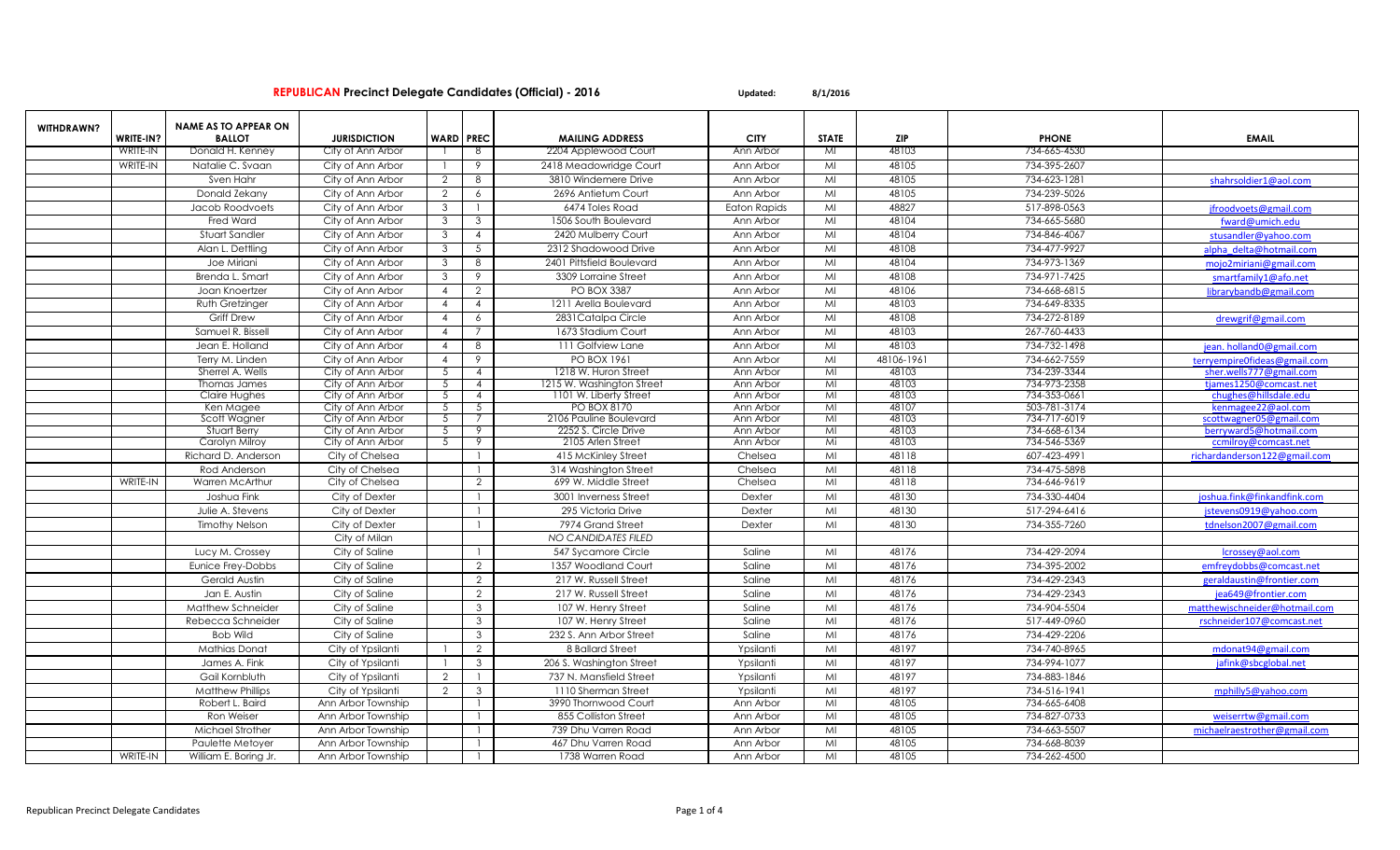|                   |           | <b>NAME AS TO APPEAR ON</b> |                             |                  |                |                             |               |                         |            |              |                             |
|-------------------|-----------|-----------------------------|-----------------------------|------------------|----------------|-----------------------------|---------------|-------------------------|------------|--------------|-----------------------------|
| <b>WITHDRAWN?</b> | WRITE-IN? | <b>BALLOT</b>               | <b>JURISDICTION</b>         | <b>WARD PREC</b> |                | <b>MAILING ADDRESS</b>      | <b>CITY</b>   | STATE                   | <b>ZIP</b> | <b>PHONE</b> | <b>EMAIL</b>                |
|                   |           | Andrew Fink                 | Augusta Township            |                  |                | 8051 Longmeadow Lane        | Ypsilanti     | MI                      | 48197      | 734-255-9309 | andrewffink@gmail.com       |
|                   |           | Lauren Fink                 | Augusta Township            |                  |                | 8051 Longmeadow Lane        | Ypsilanti     | MI                      | 48197      | 903-343-1737 | lgfink@gmail.com            |
|                   |           | William R. Winnick          | Augusta Township            |                  |                | PO BOX 980645               | Ypsilanti     | MI                      | 48198      | 734-646-6609 | winnickbill@yahoo.com       |
|                   |           | James Miller                | Augusta Township            |                  |                | 8247 Stony Creek Road       | Ypsilant      | $\overline{\mathsf{M}}$ | 48197      | 248-504-8347 | james.x.miller@gmail.com    |
|                   |           | Dennis Chie                 | Augusta Township            |                  | 2              | 8225 N. Morely Drive        | Willis        | MI                      | 48191      | 734-240-6017 | dennischie@yahoo.com        |
|                   |           | <b>Brian Shelby</b>         | Augusta Township            |                  | 3              | 10121 Bunton Road           | Willis        | M <sub>l</sub>          | 48191      | 734-461-6140 | bshelby10121@yahoo.com      |
|                   |           | Janna Loechli               | Augusta Township            |                  | $\mathcal{S}$  | 8915 Talladay Road          | Willis        | MI                      | 48191      | 734-461-6128 |                             |
|                   |           | Deborah Fuqua               | Augusta Township            |                  | 3              | 10518 McKean Road           | Willis        | MI                      | 48191      | 734-461-3155 | k.j.fuqua@yahoo.com         |
|                   |           | David Frey                  | Augusta Township            |                  | 3              | 10518 McKean Road           | Willis        | MI                      | 48191      | 734-765-6921 | dbfrey@yahoo.com            |
|                   |           | Michelle McQueer            | <b>Bridgewater Township</b> |                  |                | 9801 Austin Road            | Saline        | MI                      | 48176      | 734-709-8091 | konakaffee@yahoo.com        |
|                   |           | <b>Michael Meeks</b>        | <b>Bridgewater Township</b> |                  |                | 13531 Bemis Road            | Manchester    | MI                      | 48158      | 734-428-9169 | mrmeeks69@gmail.com         |
|                   |           | John K. Taylor              | Dexter Township             |                  |                | 9146 Horseshoe Court        | Dexter        | MI                      | 48130      | 313-350-0157 | warmfloors@att.net          |
|                   |           | Phyllis L. Risdon           | Dexter Township             |                  |                | 4871 Dexter-Pinckney Road   | Dexter        | MI                      | 48130      | 734-426-4503 | phyllisris@gmail.com        |
|                   |           | Donald A. DeSmith           | Dexter Township             |                  | 2              | 13772 Island Lake Road      | Chelsea       | MI                      | 48118      | 734-475-3892 | ddesmith@servantsystems.com |
|                   |           | Douglas W. Wright           | Dexter Township             |                  | 2              | 14426 N. Lake Road          | Gregory       | MI                      | 48137      | 734-433-9107 |                             |
|                   |           | Sherry Adair                | Dexter Township             |                  | 2              | 13375 Noah Road             | Gregory       | MI                      | 48137      | 734-646-7575 | thisthatchelsea@aol.com     |
|                   |           | Elmer Herschelman III       | Freedom Township            |                  |                | 9464 Saline-Waterworks Road | Manchester    | MI                      | 48158      | 734-205-7304 |                             |
|                   |           | Kenny Siler                 | Freedom Township            |                  |                | 13175 E. Pleasant Lake Road | Manchester    | MI                      | 48158      | 734-428-7876 | kesiler@aol.com             |
|                   |           | John C. Hochstetler         | Freedom Township            |                  |                | 12800 Pfauss Road           | Manchester    | MI                      | 48158      | 734-428-9100 |                             |
|                   |           | Paul Dority                 | Freedom Township            |                  |                | 9642 Waters Road            | Ann Arbor     | MI                      | 48103      | 734-945-7238 | dority.2@wright.edu         |
|                   |           | Marc Boone                  | Freedom Township            |                  |                | 10032 W. Ellsworth Road     | Ann Arbor     | Mi                      | 48103      | 734-663-7803 | marc.d.boone@gmail.com      |
|                   |           | Gregory J. Marquis          | Lima Township               |                  |                | 8132 Gingko Way             | Dexter        | MI                      | 48130      | 734-223-2459 | gmarquis12@gmail.com        |
|                   |           | Teresa Reynhout             | Lima Township               |                  |                | 13431 Trinkle Road          | Chelsea       | MI                      | 48118      | 734-433-1234 |                             |
|                   |           | George A. Merkel            | Lima Township               |                  |                | 13175 E. Old US 12          | Chelsea       | MI                      | 48118      | 734-475-8054 | george@merkelgardens.com    |
|                   |           | Louis H. Issel              | Lima Township               |                  |                | 227 S. Dancer Road          | Dexter        | MI                      | 48130      | 734-433-2349 | lissel@jaymktg.com          |
|                   |           | <b>Barbara</b> Issel        | Lima Township               |                  |                | 227 S. Dancer Road          | Dexter        | MI                      | 48130      | 734-433-2349 |                             |
|                   |           | David A. Raney              | Lima Township               |                  |                | 10053 Dexter-Chelsea Road   | Dexter        | MI                      | 48130      | 517-392-1031 |                             |
|                   | WRITE-IN  | Mary Tobin                  | Lima Township               |                  |                | 8510 Gross Road             | Dexter        | MI                      | 48130      | 734-255-1031 |                             |
|                   | WRITE-IN  | Ron Howdyshell              | Lima Township               |                  |                | 11720 Scio Church Road      | Chelsea       | MI                      | 48118      | 734-433-1121 |                             |
|                   |           | Diane Bragg                 | Lodi Township               |                  |                | 4840 Saline Waterworks Road | Saline        | MI                      | 48176      | 734-429-4964 |                             |
|                   |           | Wyckham Seelig              | Lodi Township               |                  | $\overline{2}$ | 2708 Aspen Court            | Ann Arbor     | MI                      | 48108      | 734-769-0800 | wdseelig@gmail.com          |
|                   |           | James T. Low                | Lodi Township               |                  | 2              | 3431 Surrey Drive           | Ann Arbor     | MI                      | 48176      | 734-429-3381 | james low@wayne.edu         |
|                   |           | Rola H. Jeffery             | Lodi Township               |                  | 2              | 5662 Prairie Road           | Saline        | MI                      | 48176      | 734-470-6643 |                             |
|                   |           | Dean W. Jeffery             | Lodi Township               |                  | 2              | 5662 Prairie Road           | Saline        | MI                      | 48176      | 734-470-6643 |                             |
|                   |           |                             | Lyndon Township             |                  |                | <b>NO CANDIDATES FILED</b>  |               |                         |            |              |                             |
|                   |           | Wendy Lineweaver            | Manchester Township         |                  |                | 320 Riverside Drive Apt. A  | Manchester    | MI                      | 48158      | 734-212-3144 | adypitbullur@yahoo.com      |
|                   |           | Melanie Weidmayer           | Manchester Township         |                  |                | <b>PO BOX 227</b>           | Manchester    | MI                      | 48158      | 734-478-6263 | mweidmayer@msn.com          |
|                   |           | Greg Weidmayer              | Manchester Township         |                  |                | <b>PO BOX 227</b>           | Manchester    | MI                      | 48158      | 734-320-1321 | gweidmayer@msn.com          |
|                   |           | James C. Schiel             | Manchester Township         |                  | 2              | 7727 Sharon Hollow Road     | Manchester    | MI                      | 48158      | 734-945-4303 | jimmycschiel@gmail.com      |
|                   |           | <b>Todd Reinhart</b>        | Manchester Township         |                  | 2              | 17142 Nollar Lane           | Manchester    | MI                      | 48158      | 734-428-1488 | tlreinhart@gmail.com        |
|                   |           | Heidi Ornalik               | Manchester Township         |                  | 2              | 17142 Nollar Lane           | Manchester    | MI                      | 48158      | 734-428-1488 | hyornalik1@gmail.com        |
|                   |           | Randy Armour                | Manchester Township         |                  | 2              | 20630 Bowens Road           | Saline        | MI                      | 48176      | 734-645-5165 | randyfrommichigan@gmail.com |
|                   | WRITE-IN  | Nicholas Black Elk          | Manchester Township         |                  | 2              | 7725 Sharon Hollow Road     | Manchester    | MI                      | 48158      | 734-368-8327 |                             |
|                   |           | Robert Head                 | Northfield Township         |                  |                | 1138 E. Five Mile Road      | Whitmore Lake | MI                      | 48189      | 248-231-4838 |                             |
|                   |           | Marlene Chockley            | Northfield Township         |                  | 2              | 2665 5 Mile Road            | South Lyon    | MI                      | 48178      | 734-730-0795 |                             |
|                   |           | Dom Restuccia               | Northfield Township         |                  | 2              | 7110 Avey Lane              | South Lyon    | MI                      | 48178      | 734-474-3722 | drestuccia@hillsdale.edu    |
|                   |           | Gerald Hermann              | Northfield Township         |                  | 2              | 8365 Earhart Road           | South Lyon    | MI                      | 48178      | 734-502-1565 | gerryhermann@me.com         |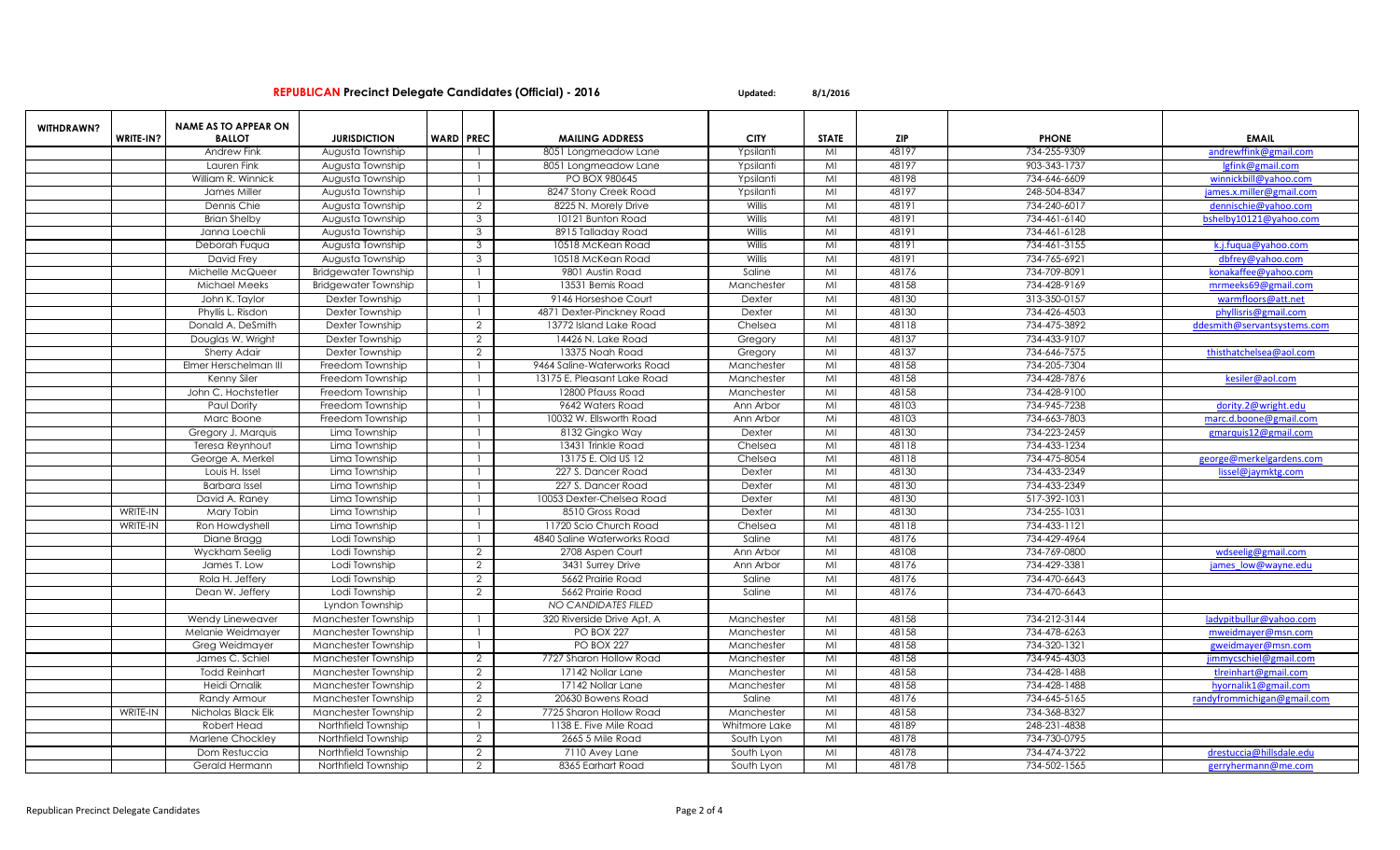| WITHDRAWN?<br>WRITE-IN?<br><b>WARD PREC</b><br><b>CITY</b><br><b>ZIP</b><br><b>EMAIL</b><br><b>BALLOT</b><br><b>JURISDICTION</b><br><b>MAILING ADDRESS</b><br><b>STATE</b><br><b>PHONE</b><br>48178<br>8365 Earhart Road<br>734-728-0779<br>lemon@lemonjones.com<br><b>Tawn Beliger</b><br>Northfield Township<br>South Lyon<br>MI<br>2<br>48189<br>734-449-2985<br>Dan Smith<br>Northfield Township<br>328 N. Pointe Drive<br>Whitmore Lake<br>MI<br>elect@dan-smith.org<br>3<br>48108<br>734-353-5926<br>Terry L. Fietsam<br>Pittsfield Township<br>5545 Hearthstone Court<br>Ann Arbor<br>MI<br>ggirlgush@yahoo.com<br>48108<br>Pittsfield Township<br>734-502-0100<br>Stephen A. Weatherholt<br>4836 Washtenaw Avenue Apt. #B6<br>Ann Arbor<br>MI<br>sawe@umich.edu<br>2<br>Pittsfield Township<br>4768 Washtenaw Avenue Apt. #A6<br>48108<br>515-783-4569<br>Aaron Jones<br>2<br>Ann Arbor<br>MI<br>jonsie@umich.edu<br>48197<br>734-434-2960<br>Denise Magewick-Schlotz<br>Pittsfield Township<br>6685 Crane Road<br>Ypsilanti<br>MI<br>6<br>dcschlotz@comcast.net<br>48197<br><b>WRITE-IN</b><br>Pittsfield Township<br>4700 Ash Court<br>MI<br>734-657-1936<br>Sandra J. Weathers<br>6<br>Ypsilanti<br>48108<br>734-995-2134<br>Stanley F. Watson<br>Pittsfield Township<br>3756 Bridle Pass Courl<br>Ann Arbor<br>MI<br>48176<br>Pittsfield Township<br>7600 Moon Road<br>Saline<br>MI<br>734-429-1919<br>Jennifer Helmer<br>8<br>enniferahelmer@gmail.com<br>48176<br>Pittsfield Township<br>6949 Suncrest Drive<br>734-635-2000<br><b>Barry Kenyon</b><br>8<br>Saline<br>MI<br>kencor@provide.net<br>Pittsfield Township<br>7597 Secretariat Drive<br>48176<br>734-231-5613<br><b>Timothy Austin</b><br>8<br>Saline<br>MI<br>taustin72@peoplepc.com<br>48176<br>Pittsfield Township<br>7600 Moon Road<br>734-368-1733<br>David Helmer<br>8<br>Saline<br>MI<br>davidghelmer@gmail.com<br>48176<br>734-429-4296<br><b>Pittsfield Township</b><br>8<br>1242 W. Bemis Road<br>Saline<br>MI<br>Bob Bykowski<br>Pittsfield Township<br>48108<br>734-277-0078<br>Jim Hood<br>9<br>1980 Stonebridge Drive North<br>Ann Arbor<br>MI<br>48197<br><b>Pittsfield Township</b><br>10<br>5229 W. Michigan Avenue Lot 227<br>734-652-8377<br>Jean Wade<br>Ypsilanti<br>MI<br>48178<br>6633 Pontiac Trail<br>248-444-5949<br>Philip Chinn<br>Salem Township<br>South Lyon<br>MI<br>philipschinn@aol.com<br>48178<br>2<br>58823 E. 8 Mile Road<br>MI<br>248-906-4563<br>greg milne@yahoo.com<br>Gregory Milne<br>Salem Township<br>South Lyon |  | <b>NAME AS TO APPEAR ON</b> |                |   |                      |            |    |       |              |                         |
|-----------------------------------------------------------------------------------------------------------------------------------------------------------------------------------------------------------------------------------------------------------------------------------------------------------------------------------------------------------------------------------------------------------------------------------------------------------------------------------------------------------------------------------------------------------------------------------------------------------------------------------------------------------------------------------------------------------------------------------------------------------------------------------------------------------------------------------------------------------------------------------------------------------------------------------------------------------------------------------------------------------------------------------------------------------------------------------------------------------------------------------------------------------------------------------------------------------------------------------------------------------------------------------------------------------------------------------------------------------------------------------------------------------------------------------------------------------------------------------------------------------------------------------------------------------------------------------------------------------------------------------------------------------------------------------------------------------------------------------------------------------------------------------------------------------------------------------------------------------------------------------------------------------------------------------------------------------------------------------------------------------------------------------------------------------------------------------------------------------------------------------------------------------------------------------------------------------------------------------------------------------------------------------------------------------------------------------------------------------------------------------------------------------------------------------------------------------------------------------------------------------------------------------------|--|-----------------------------|----------------|---|----------------------|------------|----|-------|--------------|-------------------------|
|                                                                                                                                                                                                                                                                                                                                                                                                                                                                                                                                                                                                                                                                                                                                                                                                                                                                                                                                                                                                                                                                                                                                                                                                                                                                                                                                                                                                                                                                                                                                                                                                                                                                                                                                                                                                                                                                                                                                                                                                                                                                                                                                                                                                                                                                                                                                                                                                                                                                                                                                         |  |                             |                |   |                      |            |    |       |              |                         |
|                                                                                                                                                                                                                                                                                                                                                                                                                                                                                                                                                                                                                                                                                                                                                                                                                                                                                                                                                                                                                                                                                                                                                                                                                                                                                                                                                                                                                                                                                                                                                                                                                                                                                                                                                                                                                                                                                                                                                                                                                                                                                                                                                                                                                                                                                                                                                                                                                                                                                                                                         |  |                             |                |   |                      |            |    |       |              |                         |
|                                                                                                                                                                                                                                                                                                                                                                                                                                                                                                                                                                                                                                                                                                                                                                                                                                                                                                                                                                                                                                                                                                                                                                                                                                                                                                                                                                                                                                                                                                                                                                                                                                                                                                                                                                                                                                                                                                                                                                                                                                                                                                                                                                                                                                                                                                                                                                                                                                                                                                                                         |  |                             |                |   |                      |            |    |       |              |                         |
|                                                                                                                                                                                                                                                                                                                                                                                                                                                                                                                                                                                                                                                                                                                                                                                                                                                                                                                                                                                                                                                                                                                                                                                                                                                                                                                                                                                                                                                                                                                                                                                                                                                                                                                                                                                                                                                                                                                                                                                                                                                                                                                                                                                                                                                                                                                                                                                                                                                                                                                                         |  |                             |                |   |                      |            |    |       |              |                         |
|                                                                                                                                                                                                                                                                                                                                                                                                                                                                                                                                                                                                                                                                                                                                                                                                                                                                                                                                                                                                                                                                                                                                                                                                                                                                                                                                                                                                                                                                                                                                                                                                                                                                                                                                                                                                                                                                                                                                                                                                                                                                                                                                                                                                                                                                                                                                                                                                                                                                                                                                         |  |                             |                |   |                      |            |    |       |              |                         |
|                                                                                                                                                                                                                                                                                                                                                                                                                                                                                                                                                                                                                                                                                                                                                                                                                                                                                                                                                                                                                                                                                                                                                                                                                                                                                                                                                                                                                                                                                                                                                                                                                                                                                                                                                                                                                                                                                                                                                                                                                                                                                                                                                                                                                                                                                                                                                                                                                                                                                                                                         |  |                             |                |   |                      |            |    |       |              |                         |
|                                                                                                                                                                                                                                                                                                                                                                                                                                                                                                                                                                                                                                                                                                                                                                                                                                                                                                                                                                                                                                                                                                                                                                                                                                                                                                                                                                                                                                                                                                                                                                                                                                                                                                                                                                                                                                                                                                                                                                                                                                                                                                                                                                                                                                                                                                                                                                                                                                                                                                                                         |  |                             |                |   |                      |            |    |       |              |                         |
|                                                                                                                                                                                                                                                                                                                                                                                                                                                                                                                                                                                                                                                                                                                                                                                                                                                                                                                                                                                                                                                                                                                                                                                                                                                                                                                                                                                                                                                                                                                                                                                                                                                                                                                                                                                                                                                                                                                                                                                                                                                                                                                                                                                                                                                                                                                                                                                                                                                                                                                                         |  |                             |                |   |                      |            |    |       |              |                         |
|                                                                                                                                                                                                                                                                                                                                                                                                                                                                                                                                                                                                                                                                                                                                                                                                                                                                                                                                                                                                                                                                                                                                                                                                                                                                                                                                                                                                                                                                                                                                                                                                                                                                                                                                                                                                                                                                                                                                                                                                                                                                                                                                                                                                                                                                                                                                                                                                                                                                                                                                         |  |                             |                |   |                      |            |    |       |              |                         |
|                                                                                                                                                                                                                                                                                                                                                                                                                                                                                                                                                                                                                                                                                                                                                                                                                                                                                                                                                                                                                                                                                                                                                                                                                                                                                                                                                                                                                                                                                                                                                                                                                                                                                                                                                                                                                                                                                                                                                                                                                                                                                                                                                                                                                                                                                                                                                                                                                                                                                                                                         |  |                             |                |   |                      |            |    |       |              |                         |
|                                                                                                                                                                                                                                                                                                                                                                                                                                                                                                                                                                                                                                                                                                                                                                                                                                                                                                                                                                                                                                                                                                                                                                                                                                                                                                                                                                                                                                                                                                                                                                                                                                                                                                                                                                                                                                                                                                                                                                                                                                                                                                                                                                                                                                                                                                                                                                                                                                                                                                                                         |  |                             |                |   |                      |            |    |       |              |                         |
|                                                                                                                                                                                                                                                                                                                                                                                                                                                                                                                                                                                                                                                                                                                                                                                                                                                                                                                                                                                                                                                                                                                                                                                                                                                                                                                                                                                                                                                                                                                                                                                                                                                                                                                                                                                                                                                                                                                                                                                                                                                                                                                                                                                                                                                                                                                                                                                                                                                                                                                                         |  |                             |                |   |                      |            |    |       |              |                         |
|                                                                                                                                                                                                                                                                                                                                                                                                                                                                                                                                                                                                                                                                                                                                                                                                                                                                                                                                                                                                                                                                                                                                                                                                                                                                                                                                                                                                                                                                                                                                                                                                                                                                                                                                                                                                                                                                                                                                                                                                                                                                                                                                                                                                                                                                                                                                                                                                                                                                                                                                         |  |                             |                |   |                      |            |    |       |              |                         |
|                                                                                                                                                                                                                                                                                                                                                                                                                                                                                                                                                                                                                                                                                                                                                                                                                                                                                                                                                                                                                                                                                                                                                                                                                                                                                                                                                                                                                                                                                                                                                                                                                                                                                                                                                                                                                                                                                                                                                                                                                                                                                                                                                                                                                                                                                                                                                                                                                                                                                                                                         |  |                             |                |   |                      |            |    |       |              |                         |
|                                                                                                                                                                                                                                                                                                                                                                                                                                                                                                                                                                                                                                                                                                                                                                                                                                                                                                                                                                                                                                                                                                                                                                                                                                                                                                                                                                                                                                                                                                                                                                                                                                                                                                                                                                                                                                                                                                                                                                                                                                                                                                                                                                                                                                                                                                                                                                                                                                                                                                                                         |  |                             |                |   |                      |            |    |       |              |                         |
|                                                                                                                                                                                                                                                                                                                                                                                                                                                                                                                                                                                                                                                                                                                                                                                                                                                                                                                                                                                                                                                                                                                                                                                                                                                                                                                                                                                                                                                                                                                                                                                                                                                                                                                                                                                                                                                                                                                                                                                                                                                                                                                                                                                                                                                                                                                                                                                                                                                                                                                                         |  |                             |                |   |                      |            |    |       |              |                         |
|                                                                                                                                                                                                                                                                                                                                                                                                                                                                                                                                                                                                                                                                                                                                                                                                                                                                                                                                                                                                                                                                                                                                                                                                                                                                                                                                                                                                                                                                                                                                                                                                                                                                                                                                                                                                                                                                                                                                                                                                                                                                                                                                                                                                                                                                                                                                                                                                                                                                                                                                         |  |                             |                |   |                      |            |    |       |              |                         |
|                                                                                                                                                                                                                                                                                                                                                                                                                                                                                                                                                                                                                                                                                                                                                                                                                                                                                                                                                                                                                                                                                                                                                                                                                                                                                                                                                                                                                                                                                                                                                                                                                                                                                                                                                                                                                                                                                                                                                                                                                                                                                                                                                                                                                                                                                                                                                                                                                                                                                                                                         |  |                             |                |   |                      |            |    |       |              |                         |
|                                                                                                                                                                                                                                                                                                                                                                                                                                                                                                                                                                                                                                                                                                                                                                                                                                                                                                                                                                                                                                                                                                                                                                                                                                                                                                                                                                                                                                                                                                                                                                                                                                                                                                                                                                                                                                                                                                                                                                                                                                                                                                                                                                                                                                                                                                                                                                                                                                                                                                                                         |  | James Pellosma              | Salem Township | 2 | 9880 Oak Pointe Lane | Northville | MI | 48167 | 734-751-5018 | jamespellosma@yahoo.com |
| 48170<br>734-274-2714<br><b>WRITE-IN</b><br>Salem Township<br>3<br>6770 Spring Meadow Lane<br>MI<br>Maribeth Schmidt<br>Plymouth                                                                                                                                                                                                                                                                                                                                                                                                                                                                                                                                                                                                                                                                                                                                                                                                                                                                                                                                                                                                                                                                                                                                                                                                                                                                                                                                                                                                                                                                                                                                                                                                                                                                                                                                                                                                                                                                                                                                                                                                                                                                                                                                                                                                                                                                                                                                                                                                        |  |                             |                |   |                      |            |    |       |              |                         |
| 48176<br>734-945-8151<br>Saline Township<br>10391 Mooreville Road<br>Saline<br>MI<br>venessabowdena@yahoo.com<br>Venessa Bowden                                                                                                                                                                                                                                                                                                                                                                                                                                                                                                                                                                                                                                                                                                                                                                                                                                                                                                                                                                                                                                                                                                                                                                                                                                                                                                                                                                                                                                                                                                                                                                                                                                                                                                                                                                                                                                                                                                                                                                                                                                                                                                                                                                                                                                                                                                                                                                                                         |  |                             |                |   |                      |            |    |       |              |                         |
| 48130<br>Robert H. Sly<br>2<br>3101 Forshee Lane<br>Dexter<br>MI<br>734-395-8040<br>Scio Township<br>rhsly@hotmail.com                                                                                                                                                                                                                                                                                                                                                                                                                                                                                                                                                                                                                                                                                                                                                                                                                                                                                                                                                                                                                                                                                                                                                                                                                                                                                                                                                                                                                                                                                                                                                                                                                                                                                                                                                                                                                                                                                                                                                                                                                                                                                                                                                                                                                                                                                                                                                                                                                  |  |                             |                |   |                      |            |    |       |              |                         |
| 2<br>1850 N. Parker Road<br>48130<br>734-408-1885<br>F. Vincent Vernuccio<br>Scio Township<br>Dexter<br>MI<br>fwernuccio@yahoo.com                                                                                                                                                                                                                                                                                                                                                                                                                                                                                                                                                                                                                                                                                                                                                                                                                                                                                                                                                                                                                                                                                                                                                                                                                                                                                                                                                                                                                                                                                                                                                                                                                                                                                                                                                                                                                                                                                                                                                                                                                                                                                                                                                                                                                                                                                                                                                                                                      |  |                             |                |   |                      |            |    |       |              |                         |
| 48130<br>602-478-1524<br>Scio Township<br>$\overline{2}$<br>1850 N. Parker Road<br>Dexter<br>MI<br>Kathleen Vernuccio                                                                                                                                                                                                                                                                                                                                                                                                                                                                                                                                                                                                                                                                                                                                                                                                                                                                                                                                                                                                                                                                                                                                                                                                                                                                                                                                                                                                                                                                                                                                                                                                                                                                                                                                                                                                                                                                                                                                                                                                                                                                                                                                                                                                                                                                                                                                                                                                                   |  |                             |                |   |                      |            |    |       |              |                         |
| 3<br>48103<br>734-994-3480<br>William M. Gordon<br>Scio Township<br>4408 Corey Circle<br>Ann Arbor<br>MI<br>wgordon5@aol.com                                                                                                                                                                                                                                                                                                                                                                                                                                                                                                                                                                                                                                                                                                                                                                                                                                                                                                                                                                                                                                                                                                                                                                                                                                                                                                                                                                                                                                                                                                                                                                                                                                                                                                                                                                                                                                                                                                                                                                                                                                                                                                                                                                                                                                                                                                                                                                                                            |  |                             |                |   |                      |            |    |       |              |                         |
| 48105<br>734-904-6645<br>Scio Township<br>3<br>3643 N. Maple Road<br>Ann Arbor<br>MI<br>Dorothy Lynn Phillips<br>dlynn.phillips@gmail.com                                                                                                                                                                                                                                                                                                                                                                                                                                                                                                                                                                                                                                                                                                                                                                                                                                                                                                                                                                                                                                                                                                                                                                                                                                                                                                                                                                                                                                                                                                                                                                                                                                                                                                                                                                                                                                                                                                                                                                                                                                                                                                                                                                                                                                                                                                                                                                                               |  |                             |                |   |                      |            |    |       |              |                         |
| 2100 W. Delhi Road<br>48103<br>734-892-7789<br>WRITE-IN<br>Stephen D. Rice<br>Scio Township<br>Ann Arbor<br>MI<br>$\overline{4}$                                                                                                                                                                                                                                                                                                                                                                                                                                                                                                                                                                                                                                                                                                                                                                                                                                                                                                                                                                                                                                                                                                                                                                                                                                                                                                                                                                                                                                                                                                                                                                                                                                                                                                                                                                                                                                                                                                                                                                                                                                                                                                                                                                                                                                                                                                                                                                                                        |  |                             |                |   |                      |            |    |       |              |                         |
| 48103<br>734-761-1601<br>haldotson@sbcglobal.net<br><b>Hal Dotson</b><br>Scio Township<br>$5\phantom{.0}$<br>150 S. Staebler Road #884<br>Ann Arbor<br>MI                                                                                                                                                                                                                                                                                                                                                                                                                                                                                                                                                                                                                                                                                                                                                                                                                                                                                                                                                                                                                                                                                                                                                                                                                                                                                                                                                                                                                                                                                                                                                                                                                                                                                                                                                                                                                                                                                                                                                                                                                                                                                                                                                                                                                                                                                                                                                                               |  |                             |                |   |                      |            |    |       |              |                         |
| 48103<br>734-663-8408<br>Lisa Gubaci-Root<br>1173 Glen Court<br>MI<br>gubaci@umich.edu<br>Scio Township<br>6<br>Ann Arbor                                                                                                                                                                                                                                                                                                                                                                                                                                                                                                                                                                                                                                                                                                                                                                                                                                                                                                                                                                                                                                                                                                                                                                                                                                                                                                                                                                                                                                                                                                                                                                                                                                                                                                                                                                                                                                                                                                                                                                                                                                                                                                                                                                                                                                                                                                                                                                                                               |  |                             |                |   |                      |            |    |       |              |                         |
| 48103<br>734-622-8221<br>WRITE-IN<br>Stelian Bizgu<br>Scio Township<br>1463 Strieter Road<br>Ann Arbor<br>MI<br>6                                                                                                                                                                                                                                                                                                                                                                                                                                                                                                                                                                                                                                                                                                                                                                                                                                                                                                                                                                                                                                                                                                                                                                                                                                                                                                                                                                                                                                                                                                                                                                                                                                                                                                                                                                                                                                                                                                                                                                                                                                                                                                                                                                                                                                                                                                                                                                                                                       |  |                             |                |   |                      |            |    |       |              |                         |
| 48103<br>734-622-8221<br><b>WRITE-IN</b><br>1463 Strieter Road<br>MI<br>Mariana Bizgu<br>Scio Township<br>6<br>Ann Arbor                                                                                                                                                                                                                                                                                                                                                                                                                                                                                                                                                                                                                                                                                                                                                                                                                                                                                                                                                                                                                                                                                                                                                                                                                                                                                                                                                                                                                                                                                                                                                                                                                                                                                                                                                                                                                                                                                                                                                                                                                                                                                                                                                                                                                                                                                                                                                                                                                |  |                             |                |   |                      |            |    |       |              |                         |
| 48103<br>734-223-8419<br>Jeremy Samuel Glick<br>Scio Township<br>1663 Snowberry Ridge Road<br>Ann Arbor<br>MI<br>jglick@umich.edu                                                                                                                                                                                                                                                                                                                                                                                                                                                                                                                                                                                                                                                                                                                                                                                                                                                                                                                                                                                                                                                                                                                                                                                                                                                                                                                                                                                                                                                                                                                                                                                                                                                                                                                                                                                                                                                                                                                                                                                                                                                                                                                                                                                                                                                                                                                                                                                                       |  |                             |                |   |                      |            |    |       |              |                         |
| 48103<br>734-623-4875<br>1593 Scio Ridge Road<br>MI<br>Rose Ryan<br>Scio Township<br>Ann Arbor<br>roseryan@comcast.net                                                                                                                                                                                                                                                                                                                                                                                                                                                                                                                                                                                                                                                                                                                                                                                                                                                                                                                                                                                                                                                                                                                                                                                                                                                                                                                                                                                                                                                                                                                                                                                                                                                                                                                                                                                                                                                                                                                                                                                                                                                                                                                                                                                                                                                                                                                                                                                                                  |  |                             |                |   |                      |            |    |       |              |                         |
| 48103<br>1176 Bandera Drive<br>734-929-5552<br>Scio Township<br>Ann Arbor<br>MI<br>lars.murphy@gmail.com<br>Lawrence A. Murphy                                                                                                                                                                                                                                                                                                                                                                                                                                                                                                                                                                                                                                                                                                                                                                                                                                                                                                                                                                                                                                                                                                                                                                                                                                                                                                                                                                                                                                                                                                                                                                                                                                                                                                                                                                                                                                                                                                                                                                                                                                                                                                                                                                                                                                                                                                                                                                                                          |  |                             |                |   |                      |            |    |       |              |                         |
| 49240<br>517-522-6879<br>17355 Grass Lake Road<br>Grass Lake<br>MI<br><b>Robert Guysky</b><br>Sharon Township                                                                                                                                                                                                                                                                                                                                                                                                                                                                                                                                                                                                                                                                                                                                                                                                                                                                                                                                                                                                                                                                                                                                                                                                                                                                                                                                                                                                                                                                                                                                                                                                                                                                                                                                                                                                                                                                                                                                                                                                                                                                                                                                                                                                                                                                                                                                                                                                                           |  |                             |                |   |                      |            |    |       |              |                         |
| 4860 Washtenaw Avenue Suite I-141G<br>MI<br>48108<br>734-478-9170<br>Amy Kilbourne<br>Superior Township<br>Ann Arbor<br>conservmi@att.net                                                                                                                                                                                                                                                                                                                                                                                                                                                                                                                                                                                                                                                                                                                                                                                                                                                                                                                                                                                                                                                                                                                                                                                                                                                                                                                                                                                                                                                                                                                                                                                                                                                                                                                                                                                                                                                                                                                                                                                                                                                                                                                                                                                                                                                                                                                                                                                               |  |                             |                |   |                      |            |    |       |              |                         |
| 48108<br>734-478-9170<br><b>Edward Post</b><br>4860 Washtenaw Avenue Suite I-141G<br>Ann Arbor<br>MI<br>Superior Township<br>conservmi@att.net                                                                                                                                                                                                                                                                                                                                                                                                                                                                                                                                                                                                                                                                                                                                                                                                                                                                                                                                                                                                                                                                                                                                                                                                                                                                                                                                                                                                                                                                                                                                                                                                                                                                                                                                                                                                                                                                                                                                                                                                                                                                                                                                                                                                                                                                                                                                                                                          |  |                             |                |   |                      |            |    |       |              |                         |
| 48198<br>2<br>MI<br>734-481-9111<br>czupinski@talkamerica.net<br>Michele Czupinski<br>Superior Township<br>8414 Barrington Drive<br>Ypsilanti                                                                                                                                                                                                                                                                                                                                                                                                                                                                                                                                                                                                                                                                                                                                                                                                                                                                                                                                                                                                                                                                                                                                                                                                                                                                                                                                                                                                                                                                                                                                                                                                                                                                                                                                                                                                                                                                                                                                                                                                                                                                                                                                                                                                                                                                                                                                                                                           |  |                             |                |   |                      |            |    |       |              |                         |
| 48198<br>734-883-3043<br>$\overline{4}$<br>1515 Ridge Road #74<br>Ypsilanti<br>MI<br>kiardine06@gmail.com<br>Kevin Jardine<br>Superior Township                                                                                                                                                                                                                                                                                                                                                                                                                                                                                                                                                                                                                                                                                                                                                                                                                                                                                                                                                                                                                                                                                                                                                                                                                                                                                                                                                                                                                                                                                                                                                                                                                                                                                                                                                                                                                                                                                                                                                                                                                                                                                                                                                                                                                                                                                                                                                                                         |  |                             |                |   |                      |            |    |       |              |                         |
| $5\overline{5}$<br>48170<br>734-516-4395<br>seeflo@aol.com<br>Carl E. Schultz<br>9600 Warren Road<br>MI<br>Superior Township<br>Plymouth                                                                                                                                                                                                                                                                                                                                                                                                                                                                                                                                                                                                                                                                                                                                                                                                                                                                                                                                                                                                                                                                                                                                                                                                                                                                                                                                                                                                                                                                                                                                                                                                                                                                                                                                                                                                                                                                                                                                                                                                                                                                                                                                                                                                                                                                                                                                                                                                |  |                             |                |   |                      |            |    |       |              |                         |
| $5\overline{5}$<br>48198<br>734-485-5368<br>Rob Steele<br>1865 Superior Road<br>Ypsilanti<br>MI<br>Superior Township                                                                                                                                                                                                                                                                                                                                                                                                                                                                                                                                                                                                                                                                                                                                                                                                                                                                                                                                                                                                                                                                                                                                                                                                                                                                                                                                                                                                                                                                                                                                                                                                                                                                                                                                                                                                                                                                                                                                                                                                                                                                                                                                                                                                                                                                                                                                                                                                                    |  |                             |                |   |                      |            |    |       |              |                         |
| 48170<br>734-453-5848<br>$5\overline{)}$<br>MI<br>infodpm@comcast.net<br>Michael Szmytke<br>Superior Township<br>9980 Joy Road<br>Plymouth                                                                                                                                                                                                                                                                                                                                                                                                                                                                                                                                                                                                                                                                                                                                                                                                                                                                                                                                                                                                                                                                                                                                                                                                                                                                                                                                                                                                                                                                                                                                                                                                                                                                                                                                                                                                                                                                                                                                                                                                                                                                                                                                                                                                                                                                                                                                                                                              |  |                             |                |   |                      |            |    |       |              |                         |
| 48170<br>$5\overline{)}$<br>9980 Joy Road<br>734-564-3228<br>Belinda Szmytke<br>Superior Township<br>Plymouth<br>MI<br>bszmytke@gmail.com                                                                                                                                                                                                                                                                                                                                                                                                                                                                                                                                                                                                                                                                                                                                                                                                                                                                                                                                                                                                                                                                                                                                                                                                                                                                                                                                                                                                                                                                                                                                                                                                                                                                                                                                                                                                                                                                                                                                                                                                                                                                                                                                                                                                                                                                                                                                                                                               |  |                             |                |   |                      |            |    |       |              |                         |
| 48118<br>734-355-2787<br>20232 Scio Church Road<br>Chelsea<br>MI<br>frauhahn1951@gmail.com<br>Linda Merkel Hahn<br>Sylvan Township                                                                                                                                                                                                                                                                                                                                                                                                                                                                                                                                                                                                                                                                                                                                                                                                                                                                                                                                                                                                                                                                                                                                                                                                                                                                                                                                                                                                                                                                                                                                                                                                                                                                                                                                                                                                                                                                                                                                                                                                                                                                                                                                                                                                                                                                                                                                                                                                      |  |                             |                |   |                      |            |    |       |              |                         |
| 48118<br>734-475-9517<br>20370 Jerusalem Road<br>MI<br>Cindy Fischhaber<br>Sylvan Township<br>Chelsea                                                                                                                                                                                                                                                                                                                                                                                                                                                                                                                                                                                                                                                                                                                                                                                                                                                                                                                                                                                                                                                                                                                                                                                                                                                                                                                                                                                                                                                                                                                                                                                                                                                                                                                                                                                                                                                                                                                                                                                                                                                                                                                                                                                                                                                                                                                                                                                                                                   |  |                             |                |   |                      |            |    |       |              |                         |
| 48118<br>WRITE-IN<br>Chelsea<br>MI<br>734-355-8843<br>Kevin Scott Allgood<br>Sylvan Township<br>656 Hoppe Road                                                                                                                                                                                                                                                                                                                                                                                                                                                                                                                                                                                                                                                                                                                                                                                                                                                                                                                                                                                                                                                                                                                                                                                                                                                                                                                                                                                                                                                                                                                                                                                                                                                                                                                                                                                                                                                                                                                                                                                                                                                                                                                                                                                                                                                                                                                                                                                                                          |  |                             |                |   |                      |            |    |       |              |                         |
| 48105<br>919-623-8766<br>4990 Hidden Brook Lane<br>MI<br>samkcollier@gmail.com<br>Sam Collier<br>Webster Township<br>Ann Arbor                                                                                                                                                                                                                                                                                                                                                                                                                                                                                                                                                                                                                                                                                                                                                                                                                                                                                                                                                                                                                                                                                                                                                                                                                                                                                                                                                                                                                                                                                                                                                                                                                                                                                                                                                                                                                                                                                                                                                                                                                                                                                                                                                                                                                                                                                                                                                                                                          |  |                             |                |   |                      |            |    |       |              |                         |